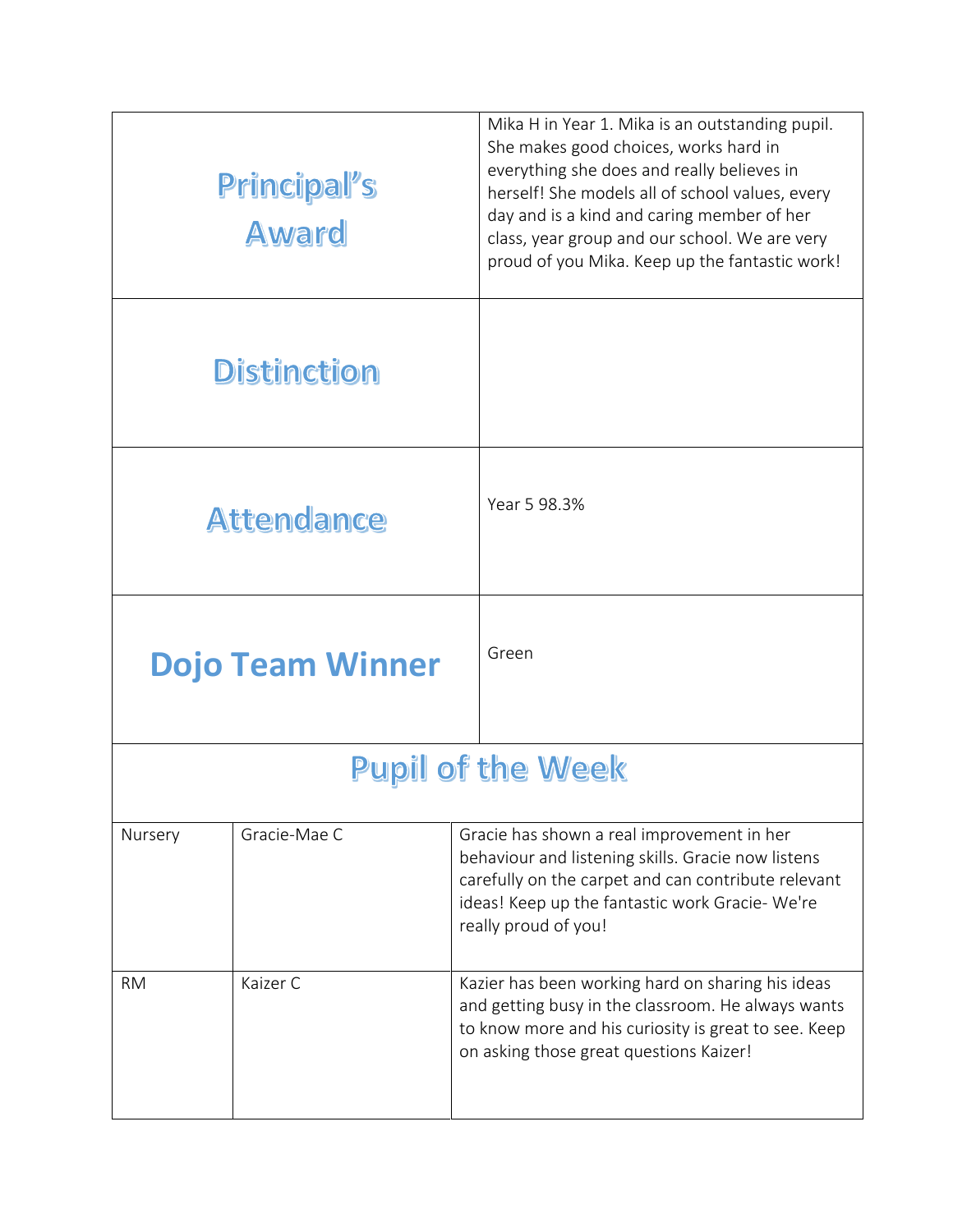| <b>RC</b> | Klay T    | Klay has a really positive approach to school life. He<br>always comes in with a smile and is developing<br>some lovely relationships with others. He tries hard<br>to listen carefully during class discussions and<br>during simple activities. I am really proud of how he<br>has settled. Keep up the great work! |
|-----------|-----------|-----------------------------------------------------------------------------------------------------------------------------------------------------------------------------------------------------------------------------------------------------------------------------------------------------------------------|
| 1F        | Ariya B   | Ariya has been working incredibly hard this week.<br>She has thought of some adventurous vocabulary in<br>English and has written some great sentences. Ariya<br>tries her best in lessons and is an asset to 1F. Keep<br>up the great work Ariya!                                                                    |
| 1B        | Bobby F   | Bobby has really impressed me with his science<br>work this week. He was able to write a brilliant<br>conclusion to our science experiment and shared<br>some thoughtful ideas on the carpet. Keep working<br>hard Bobby!                                                                                             |
| 2T        | Lois C    | Lois has worked incredibly hard this week, especially<br>with her maths - she has blown me away with her<br>column addition! She is an amazing role model and<br>has a fantastic attitude to her learning. Keep up the<br>brilliant work Lois!                                                                        |
| 2PR       | Coby T    | Coby is an absolute super star! He is a fantastic role<br>model in class and can always be found doing the<br>right thing at all times. He always presents his work<br>to the best of his ability, and every book is a joy to<br>mark. Keep up this excellent work, Coby!                                             |
| 3S        | Grayson G | Grayson has been working his socks of this week<br>and has shown a really good understanding of<br>fractions. He is using our mathematical vocabulary<br>to explain his answers and is able to help others<br>around him. Keep up the hard work Grayson!                                                              |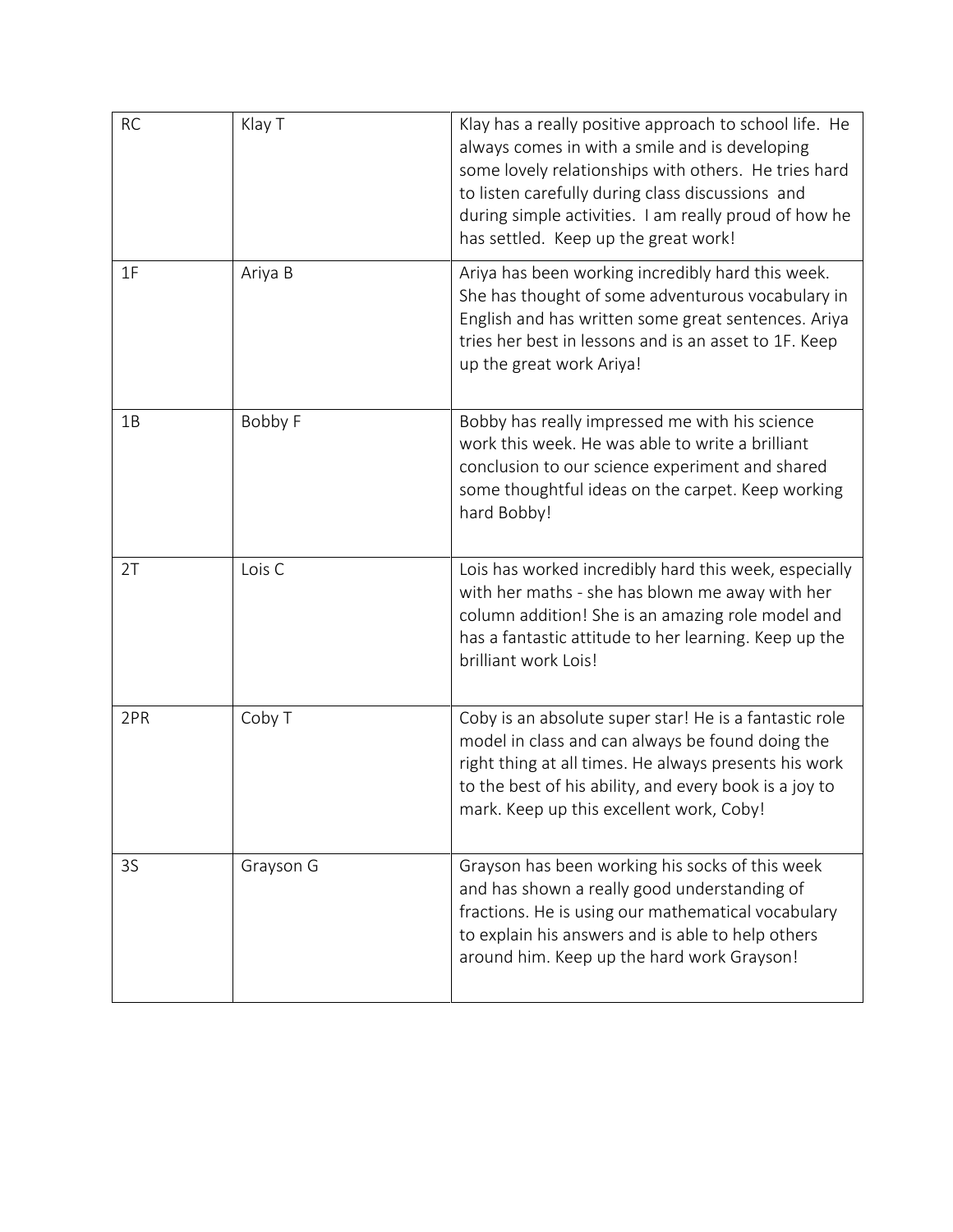| 3F                                                                                                                                                                                                                 | Toni-Ann S | Toni-Ann has been working really hard this week,<br>she has been listening well, completing all her tasks,<br>reading at home and helping others. She models the<br>Moorside values perfectly.                                                                                                                                                                      |  |  |  |
|--------------------------------------------------------------------------------------------------------------------------------------------------------------------------------------------------------------------|------------|---------------------------------------------------------------------------------------------------------------------------------------------------------------------------------------------------------------------------------------------------------------------------------------------------------------------------------------------------------------------|--|--|--|
| Reader of the week:<br>Noah McC 3F – Noah has been reading every night, changing his book regularly and striving to<br>improve his reading. His new confidence means he is now loving reading and sharing stories. |            |                                                                                                                                                                                                                                                                                                                                                                     |  |  |  |
| 4R                                                                                                                                                                                                                 | Ellie R    | Ellie has been a super student! She always walks<br>into the classroom with a huge smile on her face<br>and ready to learn. Ellie attacks any challenge that<br>comes her way and has been improving her learning<br>and independence massively over the last few<br>weeks. Ellie is kind, generous and she always offers<br>a helping hand to everyone around her. |  |  |  |
| 4A                                                                                                                                                                                                                 | Viktor S   | Viktor has been working exceptionally hard recently,<br>particularly in Writing where he is working hard to<br>improve his presentation and his use of full stops.<br>Viktor is a kind, thoughtful member of our class who<br>is always keen to help out around the classroom.<br>Keep up the excellent work!                                                       |  |  |  |
| Reader of the week:<br>4R - I know I have already chosen this superstar however it cannot go unmissedwell done Aarav<br>PI! The amount of reading Aarav does at home is exceptional.                               |            |                                                                                                                                                                                                                                                                                                                                                                     |  |  |  |
| 5T                                                                                                                                                                                                                 | Hayden H   | Hayden has really impressed us all with his extensive<br>vocabulary and wonderful writing. His effort to<br>continually up-level his writing (because we can<br>always improve our work!) sets a great example for<br>us all. Well done Hayden!                                                                                                                     |  |  |  |